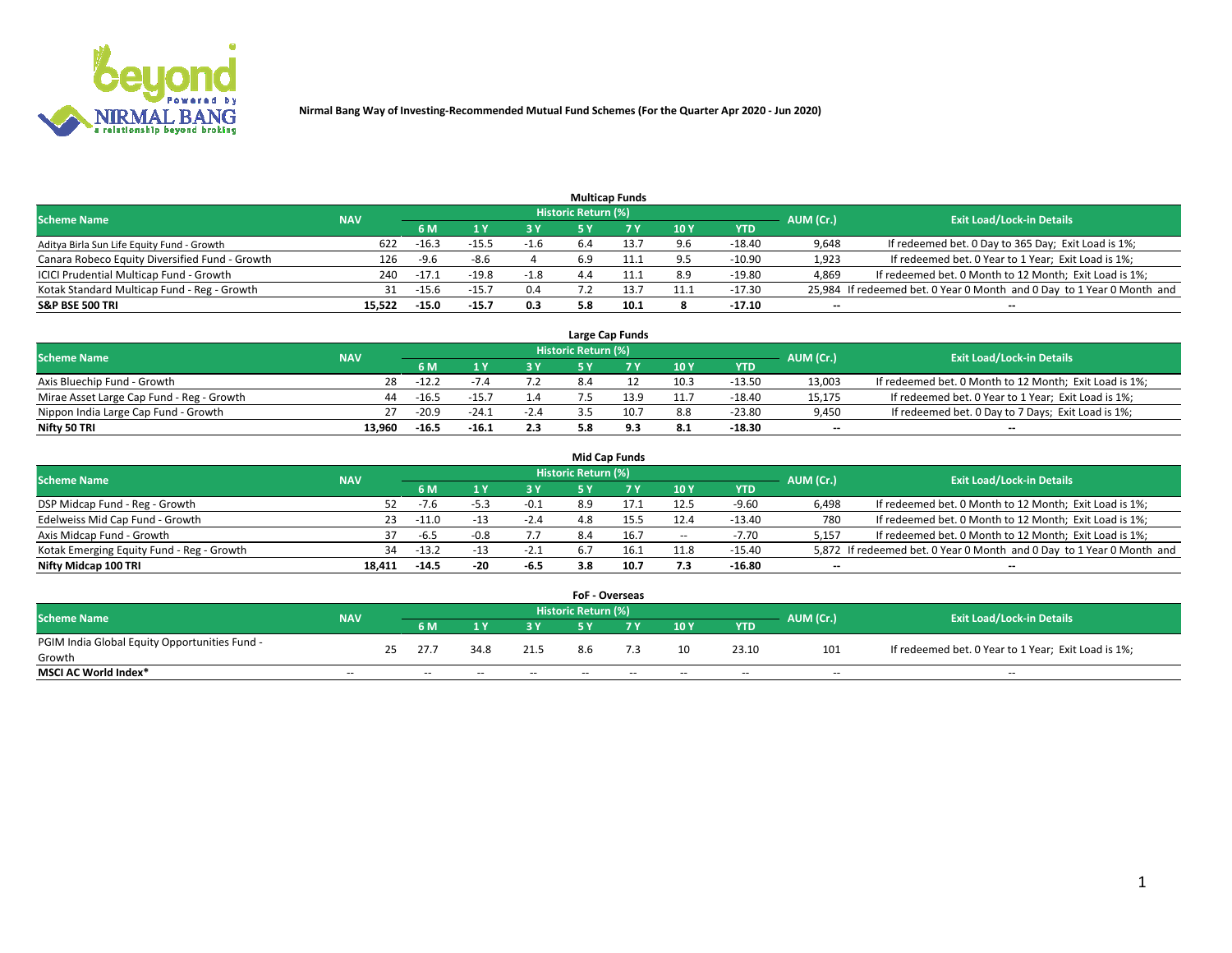

|                                                  |            |         |         |        |                     | Large & Midcap |      |            |           |                                                        |
|--------------------------------------------------|------------|---------|---------|--------|---------------------|----------------|------|------------|-----------|--------------------------------------------------------|
| <b>Scheme Name</b>                               | <b>NAV</b> |         |         |        | Historic Return (%) |                |      |            | AUM (Cr.) | <b>Exit Load/Lock-in Details</b>                       |
|                                                  |            | 6 M     |         | 3 Y    |                     |                | 10Y  | <b>YTD</b> |           |                                                        |
| Canara Robeco Emerging Equities - Growth         | 85         | $-10.6$ | -11.4   | 0.0    |                     | 19.7           | 15.3 | $-12.30$   | 4,790     | If redeemed bet. 0 Year to 1 Year; Exit Load is 1%;    |
| Invesco India Growth Opportunities Fund - Growth | 30         | -14.8   | $-12.2$ | 2.4    |                     | 12.3           | 10   | $-16.30$   | 2,285     | If redeemed bet. 0 Year to 1 Year; Exit Load is 1%;    |
| Sundaram Large and Mid Cap Fund - Reg - Growth   | 29         | $-19.3$ | $-17.4$ | 0.0    |                     | 12.1           | 8.2  | $-20.90$   | 1,025     | If redeemed bet. 0 Month to 12 Month; Exit Load is 1%; |
| Principal Emerging Bluechip Fund - Growth        | 93.        | $-12.1$ | $-12$   |        |                     | 16.5           | 12.2 | $-14.20$   | 1,783     | If redeemed bet. 0 Day to 365 Days; Exit Load is 1%;   |
| NIFTY Large Midcap 250 TRI                       | 6.233      | $-13.8$ | $-15.3$ | $-0.4$ | 6.4                 | 11.9           | 9.1  | $-16.00$   | $- -$     | $- -$                                                  |

|                                  |            |         |         |     |                            | <b>Focused Funds</b> |            |          |           |                                                        |
|----------------------------------|------------|---------|---------|-----|----------------------------|----------------------|------------|----------|-----------|--------------------------------------------------------|
| <b>Scheme Name</b>               | <b>NAV</b> |         |         |     | <b>Historic Return (%)</b> |                      |            |          | AUM (Cr.) | <b>Exit Load/Lock-in Details</b>                       |
|                                  |            | 6 M     |         | 3 Y |                            | 7 V                  | 10Y        | YTD      |           |                                                        |
| Axis Focused 25 Fund - Growth    | 26         | $-14.2$ | $-10.1$ | 3.7 |                            |                      | $\sim$ $-$ | $-16.00$ | 9.428     | If redeemed bet. 0 Month to 12 Month; Exit Load is 1%; |
| SBI Focused Equity Fund - Growth | 133        | $-11.2$ |         | 5.4 |                            | 13.6                 | 14.2       | $-13.30$ | 8,012     | If redeemed bet. 0 Year to 1 Year; Exit Load is 1%;    |
| <b>S&amp;P BSE 500 TRI</b>       | 15.522     | $-15.0$ | $-15.7$ | 0.3 |                            | 10.1                 |            | -17.10   | $- -$     | --                                                     |

|                                             |            |         |         |                            |        | <b>Small Cap Funds</b> |       |            |                          |                                                     |
|---------------------------------------------|------------|---------|---------|----------------------------|--------|------------------------|-------|------------|--------------------------|-----------------------------------------------------|
| <b>Scheme Name</b>                          | <b>NAV</b> |         |         | <b>Historic Return (%)</b> |        |                        |       |            | AUM (Cr.)                | <b>Exit Load/Lock-in Details</b>                    |
|                                             |            | 6 M     |         | 3Y                         |        |                        | 10Y   | <b>YTD</b> |                          |                                                     |
| <b>HDFC Small Cap Fund - Growth</b>         |            | -18.2   | $-29.1$ | $-5.8$                     | 4.6    | 10.9                   | 8.4   | $-20.50$   | 6,594                    | If redeemed bet. 0 Year to 1 Year; Exit Load is 1%; |
| L&T Emerging Businesses Fund - Reg - Growth | 18         | $-20.6$ | $-26.9$ | $-9.4$                     |        | $-$                    | $- -$ | $-22.80$   | 4,187                    | If redeemed bet. 0 Year to 1 Year; Exit Load is 1%; |
| SBI Small Cap Fund - Growth                 |            | $-11.2$ | $-10.2$ | 2.3                        | 10.3   |                        | 16.2  | $-12.90$   | 3,374                    | If redeemed bet. 0 Year to 1 Year; Exit Load is 1%; |
| Nifty Smallcap 100 TRI                      | 5.431      | $-20.7$ | $-30.2$ | $-14.7$                    | $-1.8$ | 6.6                    | 3.4   | $-24.20$   | $\overline{\phantom{a}}$ | $\overline{\phantom{a}}$                            |

| <b>Scheme Name</b>                           | <b>NAV</b> |         |         | <b>Historic Return (%)</b> |       |       |            |            | AUM (Cr.)                | <b>Exit Load/Lock-in Details</b> |
|----------------------------------------------|------------|---------|---------|----------------------------|-------|-------|------------|------------|--------------------------|----------------------------------|
|                                              |            | 6 M     |         | 3 Y                        |       |       | 10Y        | <b>YTD</b> |                          |                                  |
| Aditya Birla Sun Life Tax Relief 96 - Growth | 28         | $-10.9$ | $-10.4$ | 1.4                        |       | 14.1  | 9.9        | $-12.50$   | 9,177                    | Nil                              |
| Axis Long Term Equity Fund - Growth          | 42         | $-11$   | $-8.5$  | 4.5                        |       | 16.1  | 14.4       | $-14.30$   | 19,127                   | Nil                              |
| Canara Robeco Equity Tax Saver Fund - Growth |            | -9.3    | $-10.3$ | 3.6                        |       |       |            | $-11.30$   | 929                      | Nil                              |
| Invesco India Tax Plan - Growth              | 46         | $-12.2$ | $-10.7$ | 2.3                        | 6.2   | 13.4  | 11.1       | $-13.70$   | 916                      | Nil                              |
| Mirae Asset Tax Saver Fund - Reg - Growth    | 16         | -14.5   | $-12.4$ | 2.7                        | $- -$ | $- -$ | $\sim$ $-$ | $-16.60$   | 3,142                    | Nil                              |
| <b>S&amp;P BSE 200 TRI</b>                   | 5,041      | $-15.1$ | $-15.1$ | 1.3                        |       | 10.2  | 8.3        | $-17.10$   | $\overline{\phantom{a}}$ | $- -$                            |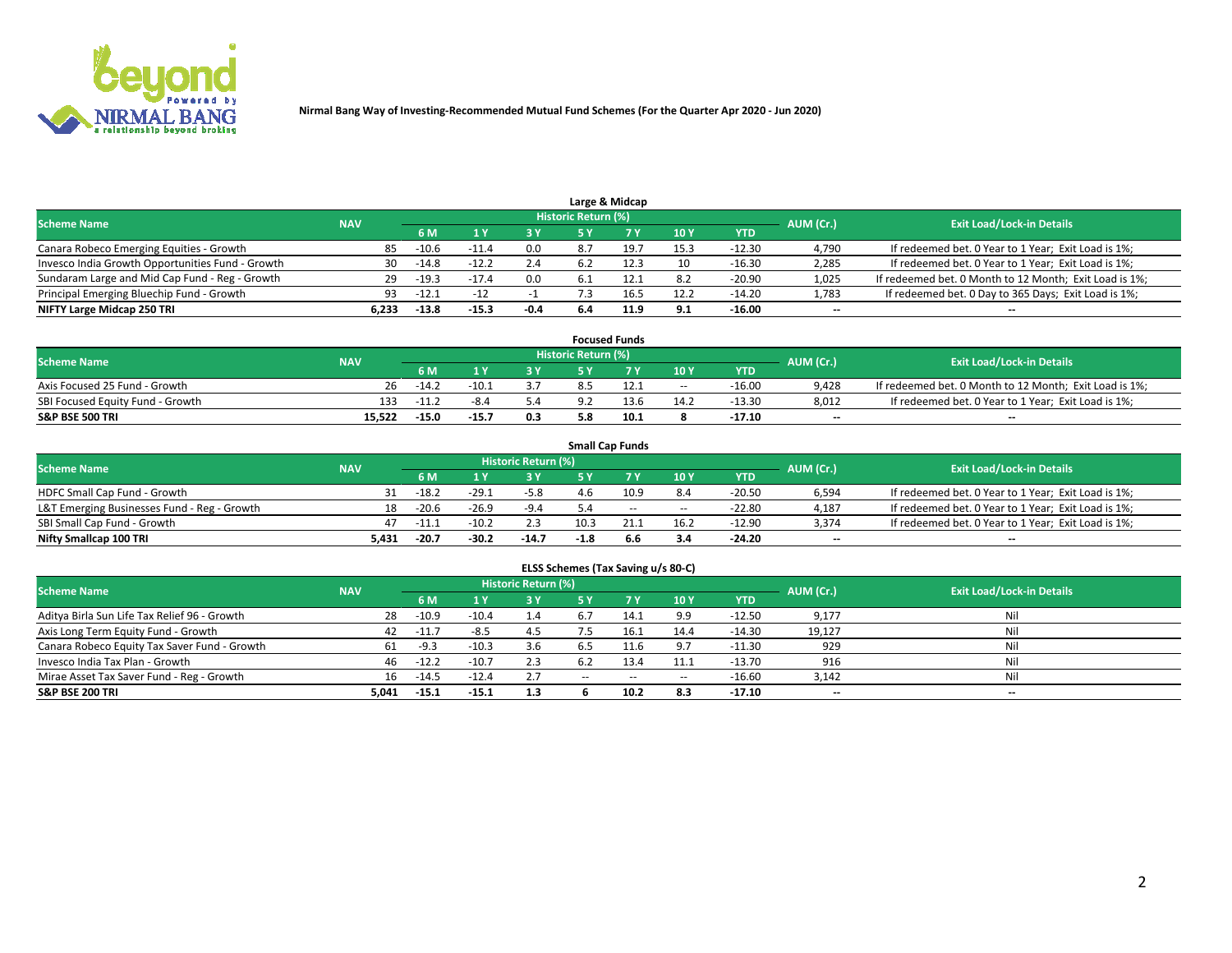

|                                           |            |                |         |                            |     | <b>Contra/Value Fund</b> |      |            |           |                                                                     |
|-------------------------------------------|------------|----------------|---------|----------------------------|-----|--------------------------|------|------------|-----------|---------------------------------------------------------------------|
| <b>Scheme Name</b>                        | <b>NAV</b> |                |         | <b>Historic Return (%)</b> |     |                          |      |            | AUM (Cr.) | <b>Exit Load/Lock-in Details</b>                                    |
|                                           |            | 6 M            |         | <b>R</b> X                 |     |                          | 10Y  | <b>YTD</b> |           |                                                                     |
| Kotak India EQ Contra Fund - Reg - Growth | 45         | $-16.2$        | $-15.7$ |                            |     | 10.1                     | 8.3  | $-17.80$   |           | 709 If redeemed bet. 0 Year 0 Month and 0 Day to 1 Year 0 Month and |
| Invesco India Contra Fund - Growth        |            | $-10.5$        | -11.8   | 2.5                        |     | L5.4                     | 10.9 | $-12.60$   | 4,300     | If redeemed bet. 0 Year to 1 Year; Exit Load is 1%;                 |
| UTI Value Opportunities Fund - Growth     |            | $-12.6$<br>55. | $-11.8$ | 0.6                        |     |                          | 8.8  | $-15.00$   | 3,750     | If redeemed bet. 0 Year to 1 Year; Exit Load is 1%;                 |
| Nippon India Value Fund - Growth          | 61         | $-16.2$        | $-19.3$ |                            |     | 10.5                     | 7.9  | $-18.70$   | 2,418     | If redeemed bet. 0 Year to 1 Year; Exit Load is 1%;                 |
| <b>S&amp;P BSE 500 TRI</b>                | 15.522     | $-15.0$        | $-15.7$ | 0.3                        | 5.8 | 10.1                     |      | $-17.10$   | $-$       | $- -$                                                               |

|                                                        |            |         |         |                     |                          | Sector/Thematic |            |            |                          |                                                                     |
|--------------------------------------------------------|------------|---------|---------|---------------------|--------------------------|-----------------|------------|------------|--------------------------|---------------------------------------------------------------------|
| <b>Scheme Name</b>                                     | <b>NAV</b> |         |         | Historic Return (%) |                          |                 |            |            | AUM (Cr.)                | <b>Exit Load/Lock-in Details</b>                                    |
|                                                        |            | 6 M     | 1 Y     | 3 Y                 | <b>5 Y</b>               |                 | 10Y        | <b>YTD</b> |                          |                                                                     |
| Canara Robeco Consumer Trends Fund - Reg -             | 37         | $-11.5$ | $-7.6$  | 3.8                 | 8.6                      | 13.2            | 11.9       | $-12.90$   | 352                      | If redeemed bet. 0 Year to 1 Year; Exit Load is 1%;                 |
| Growth                                                 |            |         |         |                     |                          |                 |            |            |                          |                                                                     |
| Mirae Asset Great Consumer Fund - Growth               | 31         | $-15.3$ | $-11.4$ | 3.1                 | 7.6                      | 13.3            | $\sim$ $-$ | $-16.70$   | 867                      | If redeemed bet. 0 Year to 1 Year; Exit Load is 1%;                 |
| <b>ICICI Prudential Technology Fund - Growth</b>       | 54.        | $-5.1$  | $-9.1$  | 9.8                 | 6.6                      | 15.3            | 13.9       | $-7.20$    | 354                      | If redeemed bet. 0 Day to 15 Day; Exit Load is 1%;                  |
| Nippon India Pharma Fund - Growth                      | 190        | 27.4    | 32.6    | 14.4                | 8.3                      | 15.1            | 14.1       | 25.10      |                          | 2,992 If redeemed bet. 0 Month and 0 Day to 1 Month and 0 Day; Exit |
| BNP Paribas India Consumption Fund - Reg - Growth      | 12         | $-6.2$  | 0.1     | $\sim$ $\sim$       | $\overline{\phantom{a}}$ | $- -$           | $\sim$ $-$ | $-8.30$    | 495                      | If redeemed bet. 0 Month to 12 Month; Exit Load is 1%;              |
| ICICI Prudential Banking and Financial Services Fund - | 45         | $-34.6$ | $-34.9$ | -8                  | 4.8                      | 11.1            | 10.9       |            |                          | If redeemed bet. 0 Day to 15 Day; Exit Load is 1%;                  |
| Retail - Growth                                        |            |         |         |                     |                          |                 |            | $-36.10$   | 2,265                    |                                                                     |
| <b>S&amp;P BSE 500 TRI</b>                             | 15.522     | $-15.0$ | $-15.7$ | 0.3                 | 5.8                      | 10.1            | 8          | $-17.10$   | $\overline{\phantom{a}}$ | $- -$                                                               |

| <b>Dynamic Asset Allocation Funds</b>                      |            |         |         |                     |     |       |       |            |                          |                                                          |  |  |
|------------------------------------------------------------|------------|---------|---------|---------------------|-----|-------|-------|------------|--------------------------|----------------------------------------------------------|--|--|
| <b>Scheme Name</b>                                         | <b>NAV</b> |         |         | Historic Return (%) |     |       |       |            | AUM (Cr.)                | <b>Exit Load/Lock-in Details</b>                         |  |  |
|                                                            |            | 6 M     |         | 3 Y                 | 5 Y | 7 Y   | 10Y   | <b>YTD</b> |                          |                                                          |  |  |
| ICICI Prudential Balanced Advantage Fund - Reg -<br>Growth | 34         | -8.6    | $-5.1$  | 3.3                 | 6.4 | 10.6  | 10.5  | $-10.00$   | 24,583                   | If redeemed bet. 0 Year to 1 Year; Exit Load is 1%;      |  |  |
| Invesco India Dynamic Equity Fund - Growth                 | 27         | $-8.5$  | -6.7    | 1.8                 | 5.6 | 10.4  | 8.8   | $-9.00$    | 719                      | If redeemed bet. 0 Month to 3 Month; Exit Load is 0.25%; |  |  |
| Nippon India Balanced Advantage Fund - Growth              | 85         | $-7.9$  | $-7.6$  | 1.9                 | 5.6 | 10.2  | 8.9   | $-9.40$    | 2,664                    | If redeemed bet. 0 Month to 12 Month; Exit Load is 1%;   |  |  |
| HDFC Balanced Advantage Fund - Growth                      | 167        | $-14.9$ | $-18.7$ | $-0.2$              |     | 9.9   |       | $-17.40$   | 33,773                   | If redeemed bet. 0 Year to 1 Year; Exit Load is 1%;      |  |  |
| SBI Dynamic Asset Allocation Fund - Reg - Growth           | 12         | $-9.9$  | -8.9    | 0.9                 | 4.8 | $- -$ | $- -$ | $-11.60$   | 561                      | If redeemed bet. 0 Month to 12 Month; Exit Load is 1%;   |  |  |
| NIFTY 50 Hybrid Composite Debt 65:35 Index                 | 9.626      | -7.4    | -5.4    | 4.9                 | 7.4 | 9.4   | 8.7   | $-8.90$    | $\overline{\phantom{a}}$ | --                                                       |  |  |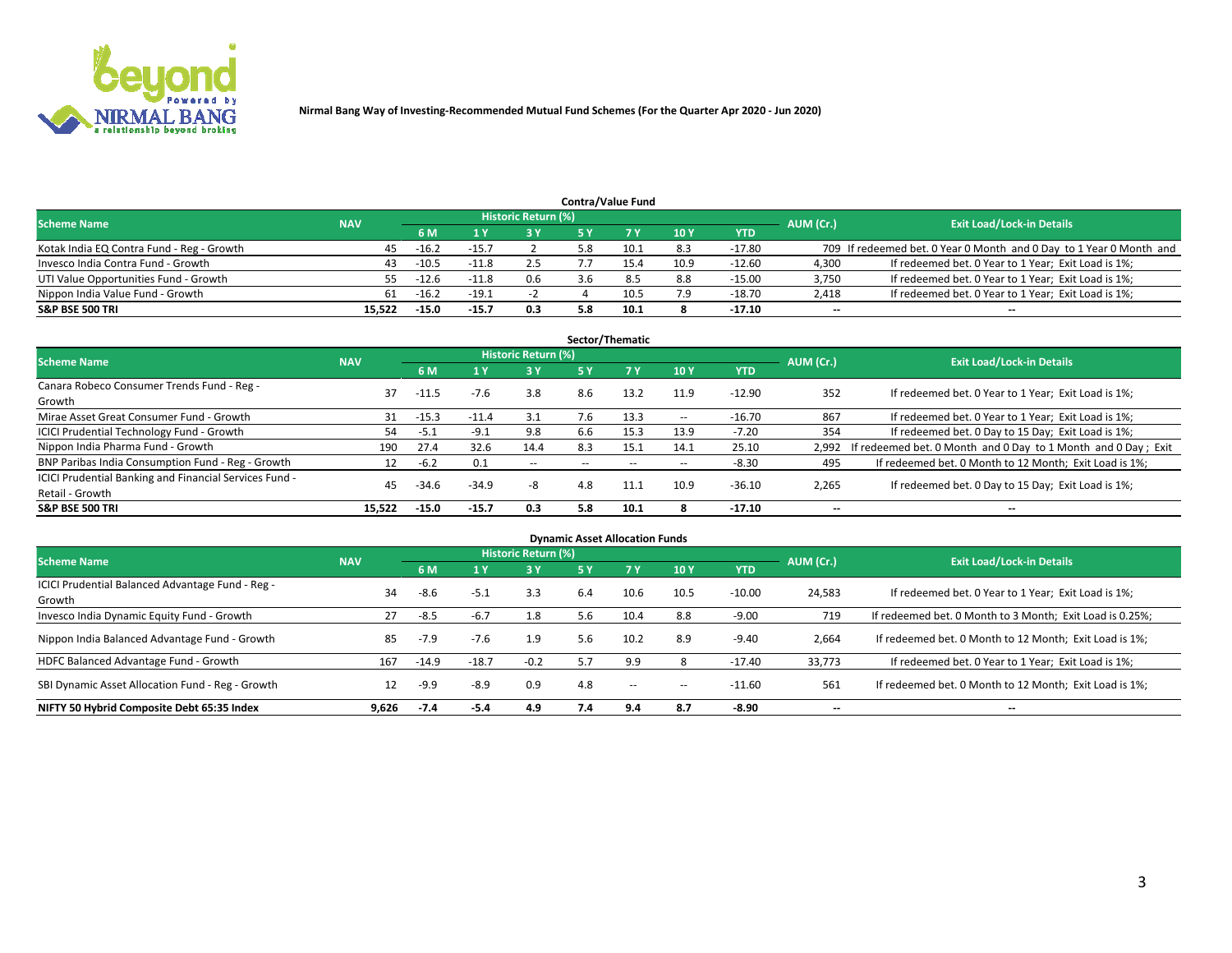

| <b>Hybrid Aggressive</b>                        |            |           |                                  |     |                          |       |            |            |        |                                                        |  |  |  |  |
|-------------------------------------------------|------------|-----------|----------------------------------|-----|--------------------------|-------|------------|------------|--------|--------------------------------------------------------|--|--|--|--|
| <b>Scheme Name</b>                              | <b>NAV</b> | AUM (Cr.) | <b>Exit Load/Lock-in Details</b> |     |                          |       |            |            |        |                                                        |  |  |  |  |
|                                                 |            | 6 M       |                                  |     |                          |       | 10Y        | <b>YTD</b> |        |                                                        |  |  |  |  |
| ICICI Prudential Equity & Debt Fund - Growth    | 121        | $-11.7$   |                                  | 0.8 | 6.4                      |       | 11.3       | $-13.70$   | 17,423 | If redeemed bet. 0 Year to 1 Year; Exit Load is 1%;    |  |  |  |  |
| Mirae Asset Hybrid - Equity Fund - Reg - Growth | 14         | $-9.7$    | -8.4                             | 3.5 | $\overline{\phantom{a}}$ | $- -$ | $\sim$ $-$ | $-11.70$   | 3,274  | If redeemed bet. 0 Year to 1 Year; Exit Load is 1%;    |  |  |  |  |
| SBI Equity Hybrid Fund - Growth                 | 129        | $-9.8$    |                                  | 4.2 |                          | 12.5  | 10.4       | $-11.60$   | 28,584 | If redeemed bet. 0 Month to 12 Month; Exit Load is 1%; |  |  |  |  |
| Canara Robeco Equity Hybrid Fund - Growth       | 157        | $-5.5$    | -3.7                             | 4.5 |                          | 12.:  | 10.7       | $-6.70$    | 2,885  | If redeemed bet. 0 Year to 1 Year; Exit Load is 1%;    |  |  |  |  |
| NIFTY 50 Hybrid Composite Debt 65:35 Index      | 9,626      | -7.4      | -5.4                             | 4.9 |                          | 9.4   | 8.7        | $-8.90$    | $- -$  | $- -$                                                  |  |  |  |  |

| Arbitrage Fund                             |            |     |                |     |                     |  |  |           |            |           |                                                          |  |  |  |
|--------------------------------------------|------------|-----|----------------|-----|---------------------|--|--|-----------|------------|-----------|----------------------------------------------------------|--|--|--|
| <b>Scheme Name</b>                         | <b>NAV</b> |     |                |     | Historic Return (%) |  |  |           |            | AUM (Cr.) | <b>Exit Load/Lock-in Details</b>                         |  |  |  |
|                                            |            |     | 1 <sub>M</sub> | 3 M | 6 M                 |  |  | <b>3Y</b> | <b>YTD</b> |           |                                                          |  |  |  |
| IDFC Arbitrage Fund - Reg - Growth         |            | ,,  |                |     |                     |  |  | 5.9       | 5.00       | 7.978     | If redeemed bet. 0 Month to 1 Month; Exit Load is 0.25%; |  |  |  |
| Kotak Equity Arbitrage Fund - Reg - Growth |            | 28  | 3.8            |     |                     |  |  | 6.1       | 5.80       | 14,663    | If redeemed bet. 0 Day to 30 Day; Exit Load is 0.25%;    |  |  |  |
| Nippon India Arbitrage Fund - Growth       |            | 20. |                |     |                     |  |  | 6.2       | 5.70       | 7.944     | If redeemed bet. 0 Month to 1 Month; Exit Load is 0.25%; |  |  |  |

| <b>Equity Saver</b>                      |                          |  |                          |    |                            |     |        |            |         |                          |                                                                       |  |  |  |
|------------------------------------------|--------------------------|--|--------------------------|----|----------------------------|-----|--------|------------|---------|--------------------------|-----------------------------------------------------------------------|--|--|--|
| <b>Scheme Name</b>                       | <b>NAV</b>               |  |                          |    | <b>Historic Return (%)</b> |     |        |            |         | AUM (Cr.)                | <b>Exit Load/Lock-in Details</b>                                      |  |  |  |
|                                          |                          |  | 6 M                      |    | эv                         |     | 7 V    | 10Y        | YTD     |                          |                                                                       |  |  |  |
| Axis Equity Saver Fund - Reg - Growth    |                          |  | -6.4                     | -4 |                            | $-$ | $-$    | $- -$      | $-6.90$ | 679                      | If redeemed bet. 0 Month to 12 Month; Exit Load is 1%;                |  |  |  |
| Kotak Equity Savings Fund - Reg - Growth |                          |  | $-2.8$                   |    |                            |     | $\sim$ | $\sim$ $-$ | $-3.40$ |                          | 1,410 If redeemed bet. 0 Year 0 Month and 0 Day to 1 Year 0 Month and |  |  |  |
| CRISIL Hybrid 50+50 - Moderate Index*    | $\overline{\phantom{a}}$ |  | $\overline{\phantom{a}}$ |    | $- -$                      | $-$ | $- -$  | $- -$      | $-$     | $\overline{\phantom{a}}$ | --                                                                    |  |  |  |

| <b>Liquid Funds</b>                          |            |     |     |                     |     |      |                          |                          |                          |                                  |  |  |  |  |
|----------------------------------------------|------------|-----|-----|---------------------|-----|------|--------------------------|--------------------------|--------------------------|----------------------------------|--|--|--|--|
| <b>Scheme Name</b>                           | <b>NAV</b> |     |     | Historic Return (%) |     |      | <b>YTM</b>               | Avg                      | AUM (Cr.)                | <b>Exit Load/Lock-in Details</b> |  |  |  |  |
|                                              |            | 1 W | 2 W | 1 <sub>M</sub>      | : M | 1 Y  |                          | <b>Maturity</b>          |                          |                                  |  |  |  |  |
| Axis Liquid Fund - Growth                    | 2.215      | 3.b |     | 4.3                 |     | 5.8. | 4.63                     | $\sim$ $\sim$            | 29,605                   | *Ref Footnote                    |  |  |  |  |
| IDFC Cash Fund - Reg - Growth                | 2,412      |     |     |                     | 4.9 |      | 4.38                     | $\sim$                   | 13,581                   | *Ref Footnote                    |  |  |  |  |
| Mahindra Manulife Liquid Fund - Reg - Growth | 1,295      | 4.0 |     | 4.4                 |     |      | 4.97                     | $\sim$                   | 2,362                    | *Ref Footnote                    |  |  |  |  |
| Kotak Liquid Fund - Reg - Growth             | 4,037      | 3.6 |     | 4.1                 | 4.9 |      | 4.54                     | $\sim$ $\sim$            | 32,360                   | *Ref Footnote                    |  |  |  |  |
| <b>CRISIL Liquid Fund Index</b>              | $-$        | 4.2 | 3.9 | 4.7                 |     | 5.9  | $\overline{\phantom{a}}$ | $\overline{\phantom{a}}$ | $\overline{\phantom{a}}$ | $- -$                            |  |  |  |  |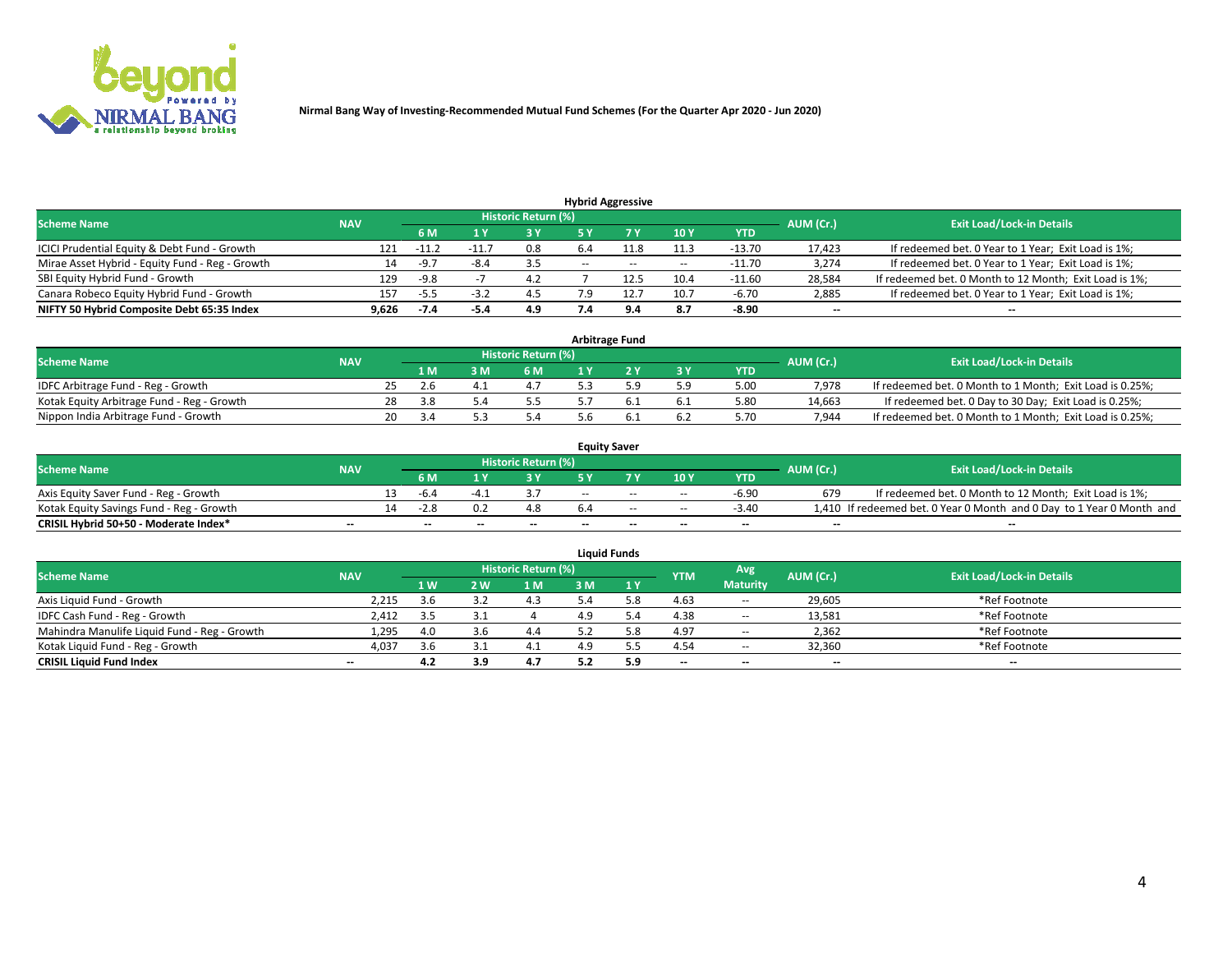

| <b>Ultra Short Fund</b>                       |            |       |     |                     |        |     |            |                 |           |                                  |  |  |  |  |
|-----------------------------------------------|------------|-------|-----|---------------------|--------|-----|------------|-----------------|-----------|----------------------------------|--|--|--|--|
| <b>Scheme Name</b>                            | <b>NAV</b> |       |     | Historic Return (%) |        |     | <b>YTM</b> | Avg             | AUM (Cr.) | <b>Exit Load/Lock-in Details</b> |  |  |  |  |
|                                               |            | '1 M. | sм  | 6 M                 |        |     |            | <b>Maturity</b> |           |                                  |  |  |  |  |
| IDFC Ultra Short Term Fund - Reg - Growth     | 12         | 10.4  |     |                     |        | --  | 5.57       | $\sim$          | 5,416     | Nil                              |  |  |  |  |
| Sundaram Ultra Short Term Fund - Reg - Growth |            | h.h   | : ၀ | 5.4                 | $\sim$ |     | 5.01       | $\sim$          | 306       | Nil                              |  |  |  |  |
| L&T Ultra Short Term Fund - Growth            | 33.        | 10.4  |     |                     |        |     | 5.73       | $\sim$          | 1.708     | Nil                              |  |  |  |  |
| <b>NIFTY Ultra Short Duration Debt Index</b>  | 4.120      |       |     | 6.7                 |        | 7.6 | $\sim$     | $\sim$          | $- -$     | $\sim$                           |  |  |  |  |

| <b>Money Market Fund</b>                         |                          |      |     |                            |     |                          |            |                 |           |                                  |  |  |  |
|--------------------------------------------------|--------------------------|------|-----|----------------------------|-----|--------------------------|------------|-----------------|-----------|----------------------------------|--|--|--|
| <b>Scheme Name</b>                               | <b>NAV</b>               |      |     | <b>Historic Return (%)</b> |     |                          | <b>YTM</b> | Avg             | AUM (Cr.) | <b>Exit Load/Lock-in Details</b> |  |  |  |
|                                                  |                          | 1 M  | 3 M | 6 M                        |     |                          |            | <b>Maturity</b> |           |                                  |  |  |  |
| Aditya Birla Sun Life Money Manager Fund - Reg - | 275                      | 12.3 | ດາ  |                            |     | 7.8                      | 6.16       |                 | 8,422     | Nil                              |  |  |  |
| Growth                                           |                          |      |     |                            |     |                          |            | $- -$           |           |                                  |  |  |  |
| Nippon India Money Market Fund - Growth          | 3,086                    | 9.9  |     |                            |     | .b                       | 5.72       | $\sim$          | 4,218     | Nil                              |  |  |  |
| <b>CRISIL Liquid Fund Index</b>                  | $\overline{\phantom{a}}$ | 4.7  |     | 5.4                        | 5.9 | $\overline{\phantom{a}}$ | $-$        | $\sim$          | $- -$     | $-$                              |  |  |  |

| <b>Short Term Fund</b>                          |            |     |      |      |                     |      |     |            |                 |           |                                  |  |  |
|-------------------------------------------------|------------|-----|------|------|---------------------|------|-----|------------|-----------------|-----------|----------------------------------|--|--|
| <b>Scheme Name</b>                              | <b>NAV</b> |     |      |      | Historic Return (%) |      |     | <b>YTM</b> | Avg             | AUM (Cr.) | <b>Exit Load/Lock-in Details</b> |  |  |
|                                                 |            |     | 4 M  |      | 6 M                 |      | 3 Y |            | <b>Maturity</b> |           |                                  |  |  |
| Axis Short Term Fund - Growth                   |            | 23  | 19.6 | 11.7 | 10.6                | 11.6 | ם י | 7.04       | $\sim$ $\sim$   | 6,005     | Nil                              |  |  |
| HDFC Short Term Debt Fund - Growth              |            | 23. | 19.5 | 9.9  | 10.5                | 10.4 |     | 7.81       | $\sim$          | 10,324    | Nil                              |  |  |
| IDFC Bond Fund - Short Term Plan - Reg - Growth |            | 43  | 20.5 | 12.4 | 10.5                | 10.3 |     | 6.73       | $\sim$          | 12,511    | Nil                              |  |  |
| Kotak Bond Short Term Fund - Reg - Growth       |            | 39  | 15.5 | 10.2 | 10.5                | 10.1 |     | 6.92       | $\sim$          | 10,534    | Nil                              |  |  |
| L&T Short Term Bond Fund - Reg - Growth         |            | 20  | 17.9 | 13.4 | 11.6                | 10.5 |     | 6.12       | $- -$           | 4,535     | Nil                              |  |  |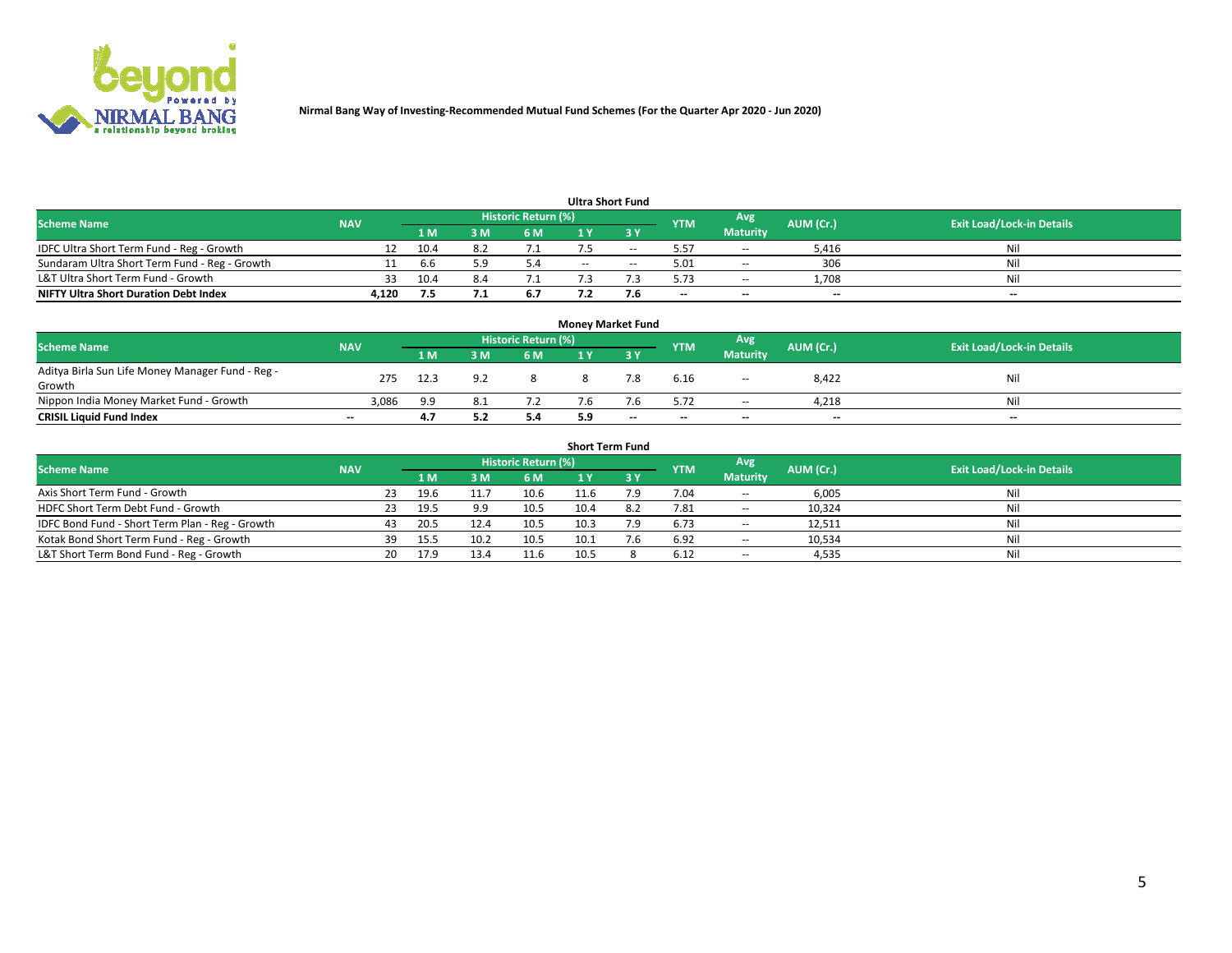

| <b>Low Duration Fund</b>                  |            |                |            |                            |  |  |            |                 |           |                                  |  |  |  |
|-------------------------------------------|------------|----------------|------------|----------------------------|--|--|------------|-----------------|-----------|----------------------------------|--|--|--|
| <b>Scheme Name</b>                        | <b>NAV</b> |                |            | <b>Historic Return (%)</b> |  |  | <b>YTM</b> | Avg             | AUM (Cr.) | <b>Exit Load/Lock-in Details</b> |  |  |  |
|                                           |            | 1 <sub>M</sub> | 3 M        | 6 M                        |  |  |            | <b>Maturity</b> |           |                                  |  |  |  |
| Axis Treasury Advantage Fund - Growth     | 2,298      | 13.8           | <b>२ प</b> | 7.8                        |  |  | 6.26       | $\sim$          | 4.777     | Nil                              |  |  |  |
| Canara Robeco Savings Fund - Reg - Growth | 32.        | 12.6           |            |                            |  |  | 5.47       | $\sim$ $\sim$   | 949       | Nil                              |  |  |  |
| IDFC Low Duration Fund - Reg - Growth     | າດ         | 11.3           |            |                            |  |  | 5.72       | $\sim$ $\sim$   | 4.144     | Nil                              |  |  |  |

| <b>Banking &amp; PSU Bond Funds</b>            |            |      |      |                            |      |     |            |                 |           |                                  |  |  |  |  |
|------------------------------------------------|------------|------|------|----------------------------|------|-----|------------|-----------------|-----------|----------------------------------|--|--|--|--|
| <b>Scheme Name</b>                             | <b>NAV</b> |      |      | <b>Historic Return (%)</b> |      |     | <b>YTM</b> | Avg             | AUM (Cr.) | <b>Exit Load/Lock-in Details</b> |  |  |  |  |
|                                                |            | 1 M  | 3 M  | 6 M                        |      |     |            | <b>Maturity</b> |           |                                  |  |  |  |  |
| Axis Banking & PSU Debt Fund - Growth          | 1.961      | 20.0 | 11.9 | 10.2                       | 10.7 | 8.9 | 6.44       | $\sim$ $\sim$   | 15.317    | Nil                              |  |  |  |  |
| Kotak Banking and PSU Debt Fund - Reg - Growth | 48         | 20.0 |      | 11.2                       |      |     | 7.13       | $\sim$          | 6,163     | Nil                              |  |  |  |  |
| IDFC Banking & PSU Debt Fund - Reg - Growth    |            | 22.1 | 13.8 | 12.1                       | 11.9 |     | 6.6        | $\sim$ $\sim$   | 16.791    | Nil                              |  |  |  |  |

| <b>Corporate Bond Funds</b>                         |            |      |      |                     |      |     |            |                          |           |                                                         |  |  |  |  |
|-----------------------------------------------------|------------|------|------|---------------------|------|-----|------------|--------------------------|-----------|---------------------------------------------------------|--|--|--|--|
| <b>Scheme Name</b>                                  | <b>NAV</b> |      |      | Historic Return (%) |      |     | <b>YTM</b> | Avg                      | AUM (Cr.) | <b>Exit Load/Lock-in Details</b>                        |  |  |  |  |
|                                                     |            | 1 M  | 3 M  | 6 M                 |      | эv  |            | <b>Maturity</b>          |           |                                                         |  |  |  |  |
| ICICI Prudential Corporate Bond Fund - Reg - Growth | 22         | 20.7 | 12.3 | 11.2                | 10.5 |     | 7.13       | $\overline{\phantom{a}}$ | 12,707    | Nil                                                     |  |  |  |  |
| L&T Triple Ace Bond Fund - Reg - Growth             |            | 27.6 | 13.3 | 17.5                | 14.6 | 9.3 | 7.26       | $\sim$                   | 3,706     | If redeemed bet. 0 Month to 3 Month; Exit Load is 0.5%; |  |  |  |  |
| Kotak Corporate Bond Fund - Std - Growth            | 2,751      | 16.5 | 9.6  |                     |      |     | 6.7        | $\sim$ $\sim$            | 4,359     | Ni                                                      |  |  |  |  |

| <b>Credit Risk Fund</b>                    |            |     |      |      |                     |     |  |            |                          |           |                                                                       |  |  |
|--------------------------------------------|------------|-----|------|------|---------------------|-----|--|------------|--------------------------|-----------|-----------------------------------------------------------------------|--|--|
| <b>Scheme Name</b>                         | <b>NAV</b> |     |      |      | Historic Return (%) |     |  | <b>YTM</b> | Avg                      | AUM (Cr.) | <b>Exit Load/Lock-in Details</b>                                      |  |  |
|                                            |            |     | 1 M  | : M  | 6 <sub>M</sub>      |     |  |            | <b>Maturity</b>          |           |                                                                       |  |  |
| ICICI Prudential Credit Risk Fund - Growth |            | 22  | 12.7 |      | 6.9                 |     |  | 9.37       | $\sim$                   | 6,695     | If redeemed bet. 0 Year to 1 Year; Exit Load is 1%;                   |  |  |
| Kotak Credit Risk Fund - Reg - Growth      |            | 22. | 15.5 | -1., |                     |     |  | 11.16      | $\sim$                   |           | 2,052 If redeemed bet. 0 Year 0 Month and 0 Day to 1 Year 0 Month and |  |  |
|                                            |            |     |      |      |                     |     |  |            |                          |           | If redeemed bet. 0 Month to 12 Month; Exit Load is 3%; If             |  |  |
| SBI Credit Risk Fund - Growth              |            |     | 18.0 |      |                     | 6.9 |  | 9.14       | $\overline{\phantom{a}}$ | 3,949     | redeemed bet. 12 Month to 24 Month; Exit Load is 1.5%; If             |  |  |
|                                            |            |     |      |      |                     |     |  |            |                          |           | redeemed bet. 24 Month to 36 Month; Exit Load is 0.75%;               |  |  |